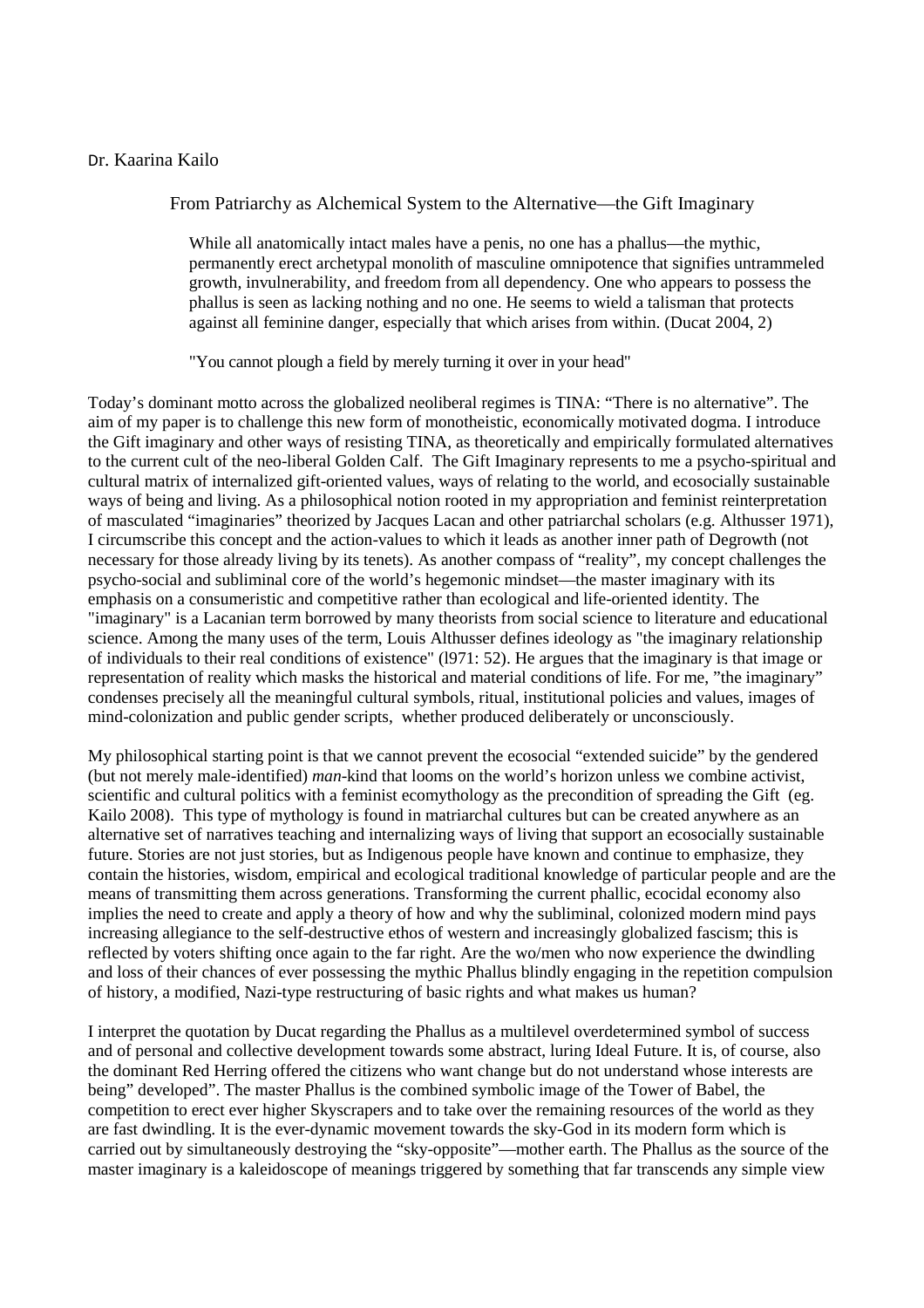of men's unrecognized womb envy (Ducat 2014). It is affected by other complex psycho-social roots that push men, and some women towards a risk-taking attitude of becoming "number one", the "top gun". As for protecting against the "feminine danger", including Nature, a host of theories try to find its roots in the insights of critical male/masculinity and gender studies. The "danger" can be interpreted as the revelation of the truth about history being a long era of herstory and matriarchal ways of living which presents a challenge to the naturalization of "universal patriarchy." Psychologically the danger may also be the erupting shame and guilt associated with systemic, femicidal (and intersectionally ethnic, class-oriented) violence that *has*  known alternatives – and hence, can be transformed. Whatever the deep psycho-social and political, economic and sexual roots of the master imaginary include the "alchemical" processes of capitalistic patriarchy (Von Werlhof 2001, 2013) that fertilize and support it psychically, linguistically, semiotically and in other ways that we need to be better understand. Hence the key words of my title.

## The Background and focus of the approach

Ecofeminists are right to consider that we may well be headed towards a collective psychosis, the eternal search for scapegoats that serves as a lighting rod for the financial elite. After all, it is rarely the owners of the Phallus (IMF, EU, World Bank, European Central Bank and nation states) that are blamed and shamed by the angry young men; it is the most vulnerable beings today from animals, e.g. dogs to women and migrants that the neo-conservative and fascist groups vent their rage on. 8000 dogs have been killed in Ireland following the impoverishment of the people after the subprime loan crises and the many lost jobs. In Greece, angry men vent their rage on dogs by even lynching and torturing them.

I focus in this article on the tension between the gift and master imaginaries as subtle gendered and culturespecific deep structures creating today's epistemic-economic "wars". Such imaginaries are the lens through which life is seen and affectively experienced, and they are part of non-symmetrical power relations with the latter ab/using and misrecognizing the former as a background ethos and private economy of care. It is a realm of life that is not monetized but provides the pillar on which the market economy rests. Capitalistic patriarchy would not thrive without the free gifts that create the added value benefiting its elite. The gifts range from those Nature freely gives to the forced gifts that care-givers in woman-dominated fields provide the public life. I theorize this imaginary in order to draw attention to the fact that changes in the political superstructure of societies and power regimes is not enough; the change has to happen on a deeper psychospiritual and perceptual level.

## Patriarcy as an alchemical system

My heuristically dualistic "imaginaries" are lent theoretical support by many brilliant insights and research outcomes brought forth by members of the research network, feminists for a Gift Economy that I have belonged to since 2001. I draw here on Claudia von Werlhof's writings with her deepgoing analysis of how seemingly disparate realms from the Church to patriarchal economics share an unrecognized core of "alchemical beliefs"—efforts to replace biology, Nature and women's birth-giving power with their mechanical replacements with reproductive technology as a prime example. It brings a real contribution to our understanding why nurses are being replaced by robots and how it is possible for Monsanto to even consider patenting baby milk powder, or why doctors have begun to claim that women do not need their menstruation. Von Wehrlhof elaborated her important insight in 2001 by relating alchemy to patriarchy noting that she found "the ´'key´ (the key is the main symbol of alchemy) not only to understand the history and concrete versions of patriarchy, but also the forms of patriarchal behaviour, of concrete patriarchal politics towards people, women, nature, society, and the world in general" (2001, 4) She posits alchemy as the 'method' of patriarchy by which politicians, technocrats, scientists and experimenters try to transform the world not just into a modern one, but also into a patriarchal one. As the form capitalist patriarchy has developed can only survive because people put all their faith in it, the question is how to rid ourselves of this misguided and self-destructive belief. (2001, 3). Von Werlhof posits that "Creation through destruction is the capitalist-patriarchal misnomer for 'the development of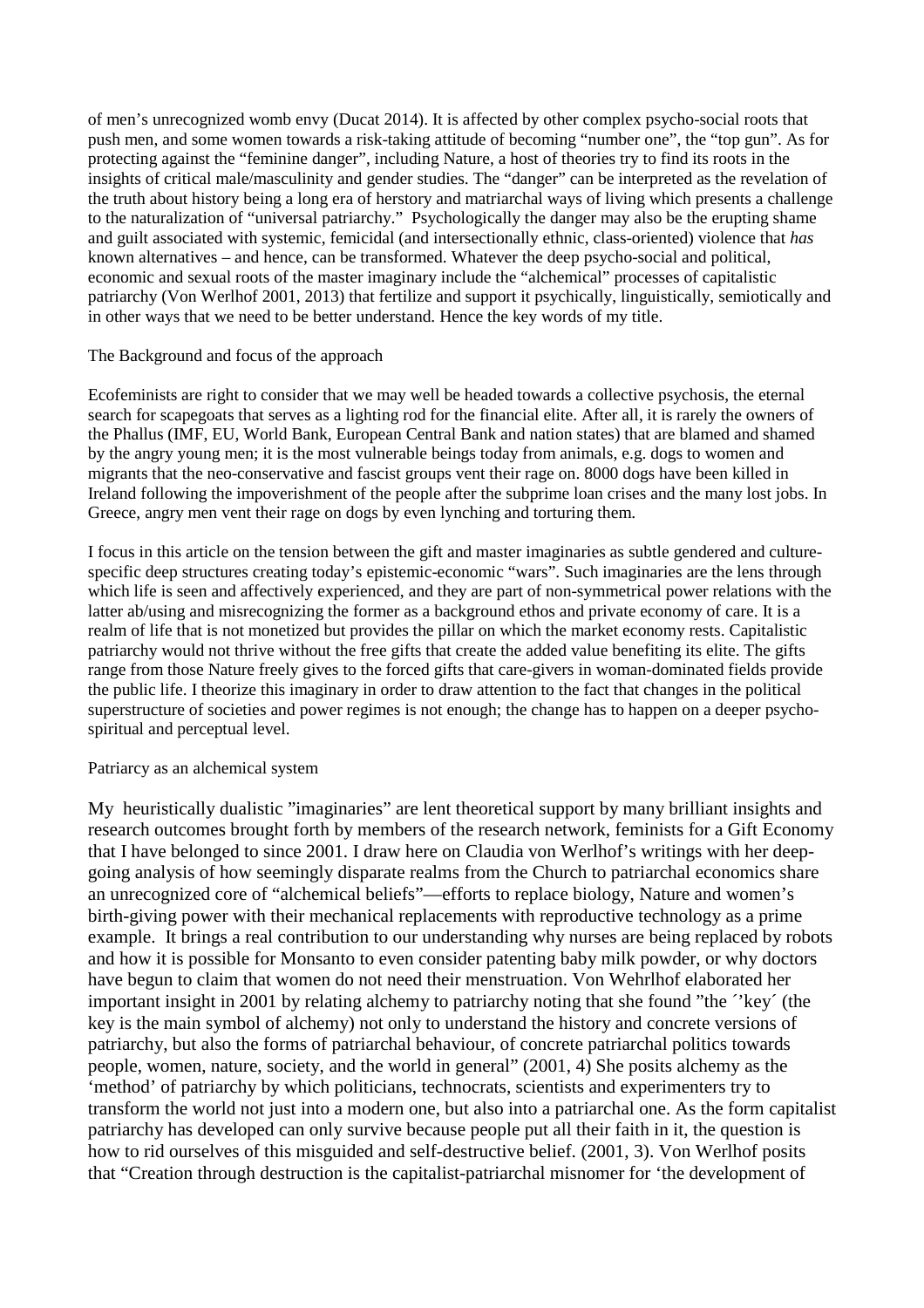underdevelopment.' We are led to believe that the world gets better for the developing or "overexploited" Asia, Africa and other non-superindustrial continents once they adopt the economic missionary dogma of neoliberalism" (2013, 17). Limitations of space do not allow me to elaborate on how convincingly Von Wehrlhof relates the efforts to turn Nature and women "alchemically" into "gold" or the philosopher's stone but the following sums up some key insights: "The alchemy of patriarchy, especially in the mixture of Christianity and capitalism, has transformed the entire world, turning it upside down. After all, it possessed "pure" Christian faith and "pure" cold economic calculation – God and Money – as "pure", abstract "substances", both originally separate things (and they still are made to appear as such today). And then they were put together in an unholy marriage built upon the decline of nature and women´s culture: transformed into "capital" – money, command, machinery – as the proof of God´s existence. The other result of this mixture is, however, not the noble Civilized Man and Paradise on Earth: on the contrary, the result rather resembles something like hell on an earth serving as a home for Dr. Jekyll and Mr. Hyde. Evil, the devil, sin, "scarcity", all those things from which religion claims to free us, and which economics claim to improve, are really produced by them, and then systematically spread throughout the world. Alchemy has not generated any jolly homunculus, or any gold…"(2001, 8). Despite much "good aid" provided in the spirit of real Gift Economy, the importation of patriarchal politics as "talismans vs. the female order" (however unconscious) has in fact mostly robbed the victims of aid policies of their cultural and ecological self-determination. Just one example, the long-house of the matriarchal Mosuo in China has been turned into a tourist site giving the death blow to an ancient egalitarian social system. The efforts of women's movements and NGOs to resist the replacement of Nature by mechanistic science has failed for many reasons. One of them is the tenacity of the modern witch hunts of which many members of the Matriarchal Studies Group have been targets in recent years (Von Wehrlhof 2003). Von Werlhof is only too right in noting that "Considering alternatives to modernity is arguably the major taboo in the global North. As long as no concept of patriarchy that addresses the 'deep structure' of modernity is acknowledged, particularly as regards the dramatic perversion of the world(view) over not only the last 500, but the last 5,000 years, the coming collapse will not be comprehensible, despite being an object of unquestionable immediate experience" (2013, 78). For my part, I refer to the totality of these rights and responsibilities an ecosocially sustainable life-oriented future. Damage control or the restoration of the natural environment now degraded to a state barely beyond repair is the same priority as understanding patriarchy's ever more subtle, disguised "alchemical processes".<sup>1</sup>

### The Master Imaginary and the War System

 $\overline{a}$ 

I call the historically and geographically dominant Western paradigm and worldview to do with human values, identity, nature and consciousness the (split) master imaginary. It condenses the artificial and arbitrary dichotomies that have led to mostly white heterosexual elite men and their adherents to dominate nature, vulnerable women, native populations and people of colour, as well as men defying the heterosexist/heteronormative and often homosocial gender contracts. Von Werlhof well captures both what blocks and what heals the ecosocially sustainable future. Initiator of the Planetary movement for Mother Earth, she has stressed that **one must theorize and analyze patriarchy AND capitalism together: failing to perceive their interconnections means failing to identify the core of the civilizational crises of modernity** (cf. 2004, 2011). For her, capitalism and patriarchy not only share a time of being together on this earth for 500 years now, but are deeply related to each other as modes of masculated (Vaughan 1997) competition, ego-centeredness, individuality and a short-sighted emphasis on "progress" and "development."

 $1$ <sup>1</sup>The attitudes, practices, logic, worldview, rituals and ideas about social arrangements that are now being referred to as the feminist Gift Economy (e.g. Vaughan l997, 2004, 2007), the Give Back philosophy (Caffyn 1992), the Gift Imaginary (Kailo 2008) or the Indigenous Gift Economy/episteme (Kuokkanen 2007) have emerged on one level as an ethos of ecoethical, transgendered and transnational community-building relations.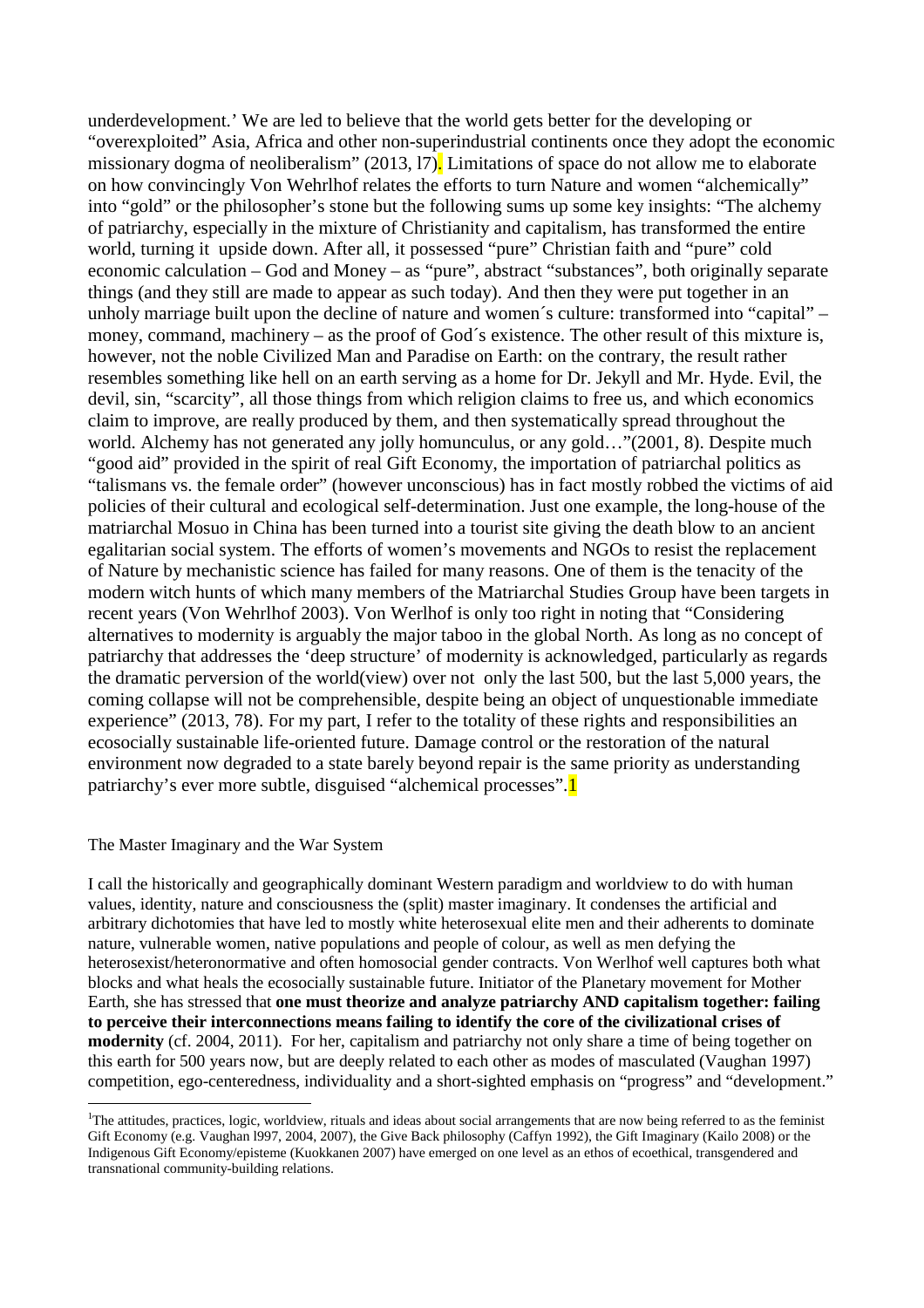The tendency of western developers and business people to destroy the very thing for which they long has helped create a market for spirituality and "psychological growth." It is one of the paradoxes of the alchemical process whereby one creates something "new and innovative" by destroying something natural.

#### **Genesis of the alchemical processes**

Von Werlhof finds that there is no awareness in either political parties or the academic mainstream gender research (apart from sections of the indigenous movements and some other exceptions) of the concept of patriarchy as an essential core of "modernism", whether we refer to socialist, communist or more openly capitalist patriarchal systems (2013, 78). Widespread "specialization" and the atomization of our knowledge of totalities prevent us from seeing the natural scientific, rationalistic background of all academic disciplines. Von Werlhof stresses that the relationship of patriarchal civilization to politics, gender, intergenerational change, as well as to nature in all of its economic, technological, and spiritual-religious dimensions continues to go largely unexamined (cf. Mies and Shiva 1993). I agree that the master imaginary together with the concrete real-life politics of seeking to possess the mythic-concrete Phallus accounts for the denial of the root problems. To quote Von Werlhof, "If patriarchy today constitutes what Jung called the 'collective unconscious' (1995; Erdheim 1984), or decisively shapes it, then it will be no easy matter to set it aside"  $(2013, 80).$ <sup>2</sup>

A few examples from my Native Finland exemplify the alchemical patriarchy as a destructive process of turning Nature into "alchemical Gold"--profit. In Finland, it is the Far North, Lapland with its aura of magic and its exotic animals, aurora borealis, landscape and Sami people that represents the national playground, the privileged site of collective desire. It is also where developers help destroy the very culture (the originary Sami) and landscape that tourists long for. It is the primal site for possessing, however briefly, the imaginary Phallus as a holiday fantasy. Building towering hotels that compete with the highest trees (in Lapland quite short) in the middle of pure fells with the free-roaming reindeer as a bizarre contrast re-creates the phallic regime. At the same time, the tourists and the elite simultaneously seek "peace", "tranquillity", pure nature and many of the other elements from which Jurgen Kremer (2008) believes we have become estranged through "dissociative schismogenesis" (1997, 10-11) Kremer emphasizes that all peoples have (pre-patriarchal) indigenous roots, the recovery of which might at this historical juncture bring about ecologically important effects, more than even the various postmodern strands are able to see or willing to admit. Where I see a major contradiction is precisely this tension between the colonial-colonizing fantasy AND the real need people feel for the participatory mode, the non-alchemical reality of being close to nature as it is imagined in its virgin, pure form (fresh, pure water, clean air, space, free animals, a pause from the "rat race" of efficiency and non-living!). Ultimately, even those killing themselves to experience the wellbeing effects of Nature-- Gaston Bachelard's mental hormones of air, water, fire, land. In pursuing this primal fantasy, they are however destroying it simultaneously. Creation through destruction is a prime example of the destructive phallus—trees are cut, animals brought to the point of near-extinction and life styles of the Indigenous threatened in a paradoxical desire for NATURE.

The world view of ancient Finno-Ugric peoples, including the Sami and the Finns, presents a sharp contrast to the master imaginary. In traditional, indigenous cultures, including little known first nations in Scandinavia and North America, we find that other beings are treated not as alien Other to the autonomous, individual self but as

 $\overline{a}$ 

 $^2$ A pro-feminist scholar of Indigenous studies and a human ecological identity, Jurgen Kremer has defined the evolutionary trajectory of the so-called civilizing process as dissociative schismogenesis (Kremer 1997, 10-11) which underlines the split psyche of the masculated way of relating and living in separation from Nature. He writes: "People of European descent or people who have entered the eurocentered process of consciousness have split themselves off from this ongoing interaction of place, ancestry, animals, plants, spirit(s), community, story, ceremony, cycles of life, and cycles of the seasons and ages. This dissociation has created a conceptualization of social evolution, in which a major shift has occurred from prehistory to history, from oral tradition to writing civilization, from the immanent presence of spirit(s) to the transcendence of god(s)" (Kremer 2008). He further claims that the European Enlightenment Philosophy put the final touches on the development of a non-participatory, dissociative mind process, the enthronement of linear causality, and the imperial grasping of the appearances of reality in a globalizing quantitative reduction (presumably resulting in the control of what is conceived of as objective reality itself) (Kremer 2008).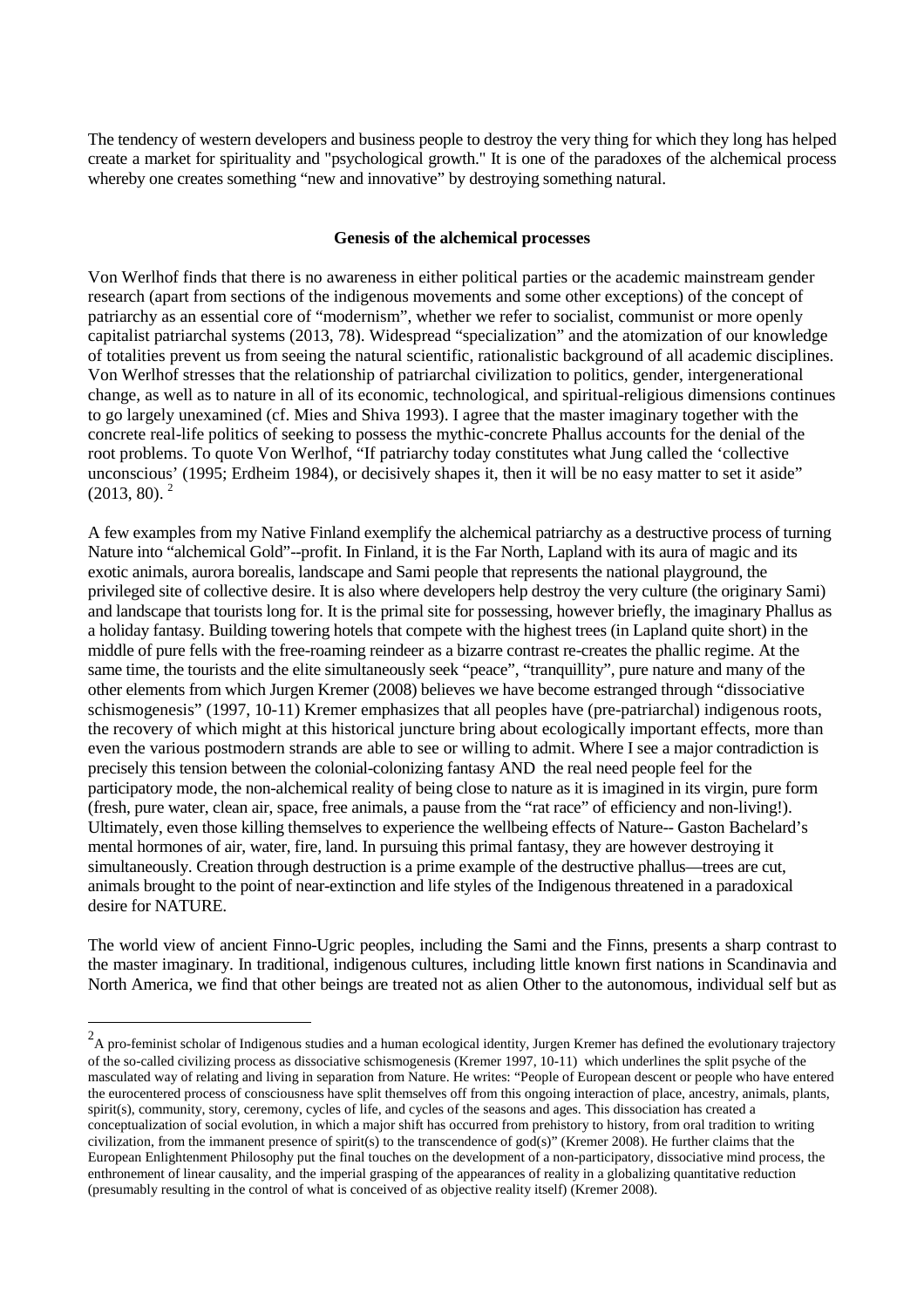relatives in a web of cosmic kinship. In the ancient cyclical world view it was believed that animals, humans and the whole natural world live on a continuum of interdependence. In the matrilineal societies among the first nations, kinship is observed in terms of extended families, lodges, clans, and entire tribes, not nuclear family structures.

Magic was part and parcel of the gift economies, and they were linked with the proper timing of agricultural activities from planting seeds to harvesting, paralleling the proper time for pottery making and rituals of rebirth, to raise the life-giving powers of Nature (Makilam 1999). What has become the alchemical talisman of alchemical patriarchy is the magic of Money, of perverse reproduction, that of making more money out of virtual money in a negative circle of poisonous gifts—trade in derivatives and loans to impede, not facilitate the conditions of citizens who are made totally dependent on the predatory banking institutions. Formerly good magic consisted of ecosocially pragmatic practices, creation and use of amulets, embroideries full of protective magic on women's handicrafts and sacred objects believed to guarantee good returns (cf. Kelly 2012). Their role was not the exchange economy to make someone win over the other but to ensure the socio-cosmic balance and the regenerative powers of Nature, the return of the seasons. Of course, there has always been destructive individuals and those using black magic to their own evil ends. My point here is however the impact of another worldview on what the dominant model and norm of the human becomes, and the widely spread Gift imaginary that creates a very different type of ethical and ecosocial climate than the one in which we now live today. The definition of patriarchy that emerged from Von Werlhof's research is one of a "bellicose, religiously legitimized, and utopistically motivated *project of* "*creation by destruction.*" It is characterized by its attempts to usurp the products of mothers and of "Mother Nature" and turn them into their opposite, from organic to mechanical and life-denying products/processes. Von Werlhof's contribution has been, furthermore, to note that the universal form of modern "progress" is not simply one of domination but in fact a world-transforming project. I posit the Phallic mode of Development and the Master Imaginary as the twin micro-macro level agendas which are captured in Von Werlhof's profound research on alchemical patriarchy through another method and focus.

Another example from my Native Finland bear witness to the alchemical process of turning nature into mechanical, profit-motivated processes. The future and role of care-workers from nurses to providers of elderly peoples' services is in crises—the oft-repeated argument being that we cannot afford the former level of "care" as the number of the elderly explodes in the very near future. As a solution to the downsizing and gradual destruction of the welfare state and public services, male-oriented fields like ICT and robotproduction seek new "Nokias" – the mobile phone Big Industry that made Finland so competitive at one point. Instead of benefiting from the promise present in pet and animal-assisted services which have proven to be cost-effective, humane and to the benefit also of animal rights, the techno-oligarchy prefers the invention of mechanical toys for the demented and elderly! These robot-toys from icebears to seals are offered to the elderly women as a service (after all, women like to nurture to the last breath!) with claims that they do not understand the difference between real and non-biological pets (Frankenstein on the loose!). While it is known that most elderly people can find the tenderness and bio-cosmic contact they crave for through the totally trustworthy, non-exploitive, reliable and faithful animals, stroking a techno-bear is what is being offered. This shows great contempt for biology and Nature. Mechanical progress thus replaces both animals as companions and blond robots with botox-lips have been created to assist the (male? Lesbian?) elderly. The nursing staff is laid off and the tax basis is also weakened since robots do not pay taxes, go on strike or call upon trade unions. The Orwellian dystopia is right in front of our eyes.

## The Gift Network

To foreground Gift labour as the material-spiritual pillar on which the male-dominant fields of technology, industry and economics are built means making visible the taken-for-granted background of public life. It also requires exposing the roots and dysfunctional militaristic undercurrents of hegemonic economics, and the primal elements of the GNP itself. The members of our group, most importantly, have researched and published, as well as placed on a special website, a great number of pieces of scientific evidence for the alternative. "Another worldview is possible" has been one of our mottos at our Mumbai Feminar (http://gifteconomy.com/wordpress).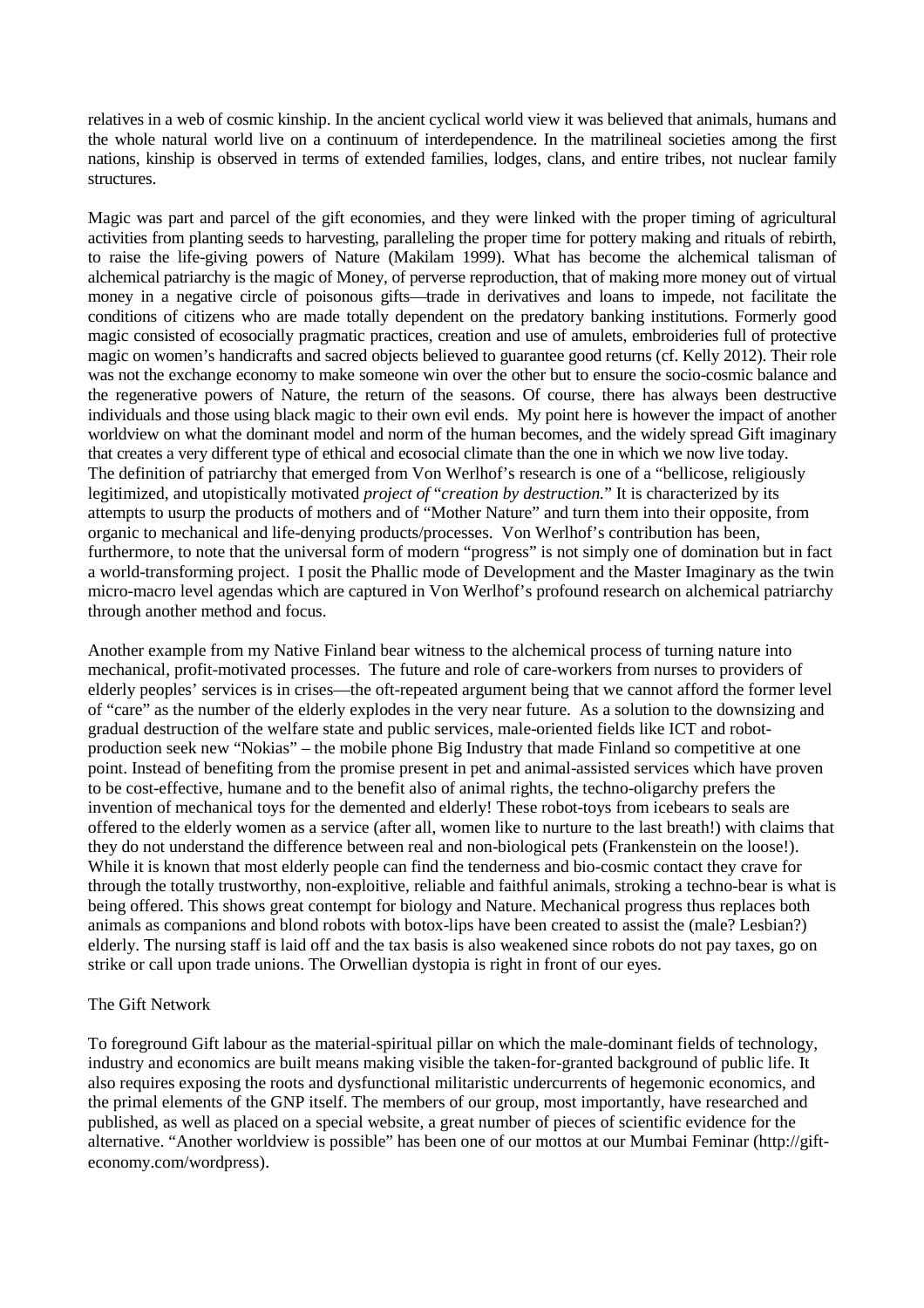The gift economy group gives hope against hope. It does not only critique patriarchies but offers deep alternatives like those formulated by von Wehrhof or matriarchy experts. Barbara Mann's research (2000) on Iroquoian matriarchy and its misrepresentation is a case in point, showing not only the accumulated fallacies of patriarchal research but how ideal the Iroquoian democratic gift economy was at its moment of reign. The Plenty Way was created by balanced cosmic and gender relations, supervised by clan grandmothers. Due to patriarchal biased science concealing its conscious deletions and distortions regarding among other fields the studies on the Iroquois, scholars today discredit the most scientific treatises on life-oriented egalitarian gift economies. The overwhelming evidence gathered now by the Gift Economy Network among other groups makes it ever more difficult, however.

The beliefs still persist, however that matriarchy meant "rule of women" instead of "rule of men," which indeed is never the case in matriarchal society, but may be so in patriarchal society instead. As Von Werlhof clarifies: "The terms 'matriarchy' and 'patriarchy' are not just referring to men and women, or 'male' and 'female,' but to the character of the whole social order, so that both men and women living in matriarchy have to be considered 'matriarchal,' and likewise men and women living in patriarchy have to be considered as principally "patriarchal" in their thinking, acting, and feeling (Von Werlhof 2013). As matriarchy and its many local variations do present a real alternative to patriarchy, the very concept presents a "danger" associated with "the Feminine" and the domain of the "Natural" that the "alchemists" wish to turn into purer male-created innovations.

The phallus-driven neoliberal model of living creates false needs and deficiencies to create markets for many ecosocially harmful or poisonous products (gifts as poison). At the same time, it makes it ever harder for BASIC survival needs to be met. A phallic model is in fact castrated in terms of creating life, eros, while striving to rise to unparalleled heights of domination and power. Thanatos rather than Eros. The Death Instinct and cult of Death animate it as the media obsession with murder reveals. Many Indigenous people, looking from the inside out towards Western culture refer to Western culture as one of death (e.g..Gunn Allen 1986). As Von Werlhof sums it, alchemical patriarchy first appropriated the matriarchal gift systems and life-oriented ways, then turned them into "creative destruction" veiled as development, life-replacing inventions veiled as progress.

For all our cultural, ethnic, religious, sexual, geographic, class, age and other differences, the Gift Network's equivalent of the phallic master imaginary/alchemical patriarchy might be summed up as a balanced and respectful world of humane relations recognizing our interdependency with all of Creation. This contrasts with the individualistic myth of personal "autonomy" and stresses the practice of ecosocial sustainability rooted in the rights also of future generations. It seems the very term "spiritual gift circulation" replaces the alchemical strivings towards techno-oligarchy and its biophobic essence as the more originary model of living. The key value is giving value to another, not othering, competition and hierarchy, and the Gift is the means of creating an ecosocial system of mutuality and interdependence among all created beings, not glorifying cyborgs or robots as do even many cyberfeminists.

The exposure of the logic of modernity's patriarchal civilization is for most ecofeminists one of *failure* (Von Werlhof 2013*)*. The ultimate aim of formulating the critical theory of patriarchy is, for Von Werlhof an alternative to patriarchal society and civilization (Projektgruppe 1999). It was with this in mind that myself and von Werlhof found it also necessary to establish a connection with the *modern matriarchy research* that has arisen concurrently (Göttner-Abendroth 1988, 2009). Although Von Wehrlhof does not embrace all of the theories of the Gift Economy or Matriarchy Network, she also draws on some of their contributions to a collective "deep alternative."Thanks to the sharing of research in this network, a comparison between patriarchal and non-patriarchal civilizations as heuristic extremes of a continuum mapping the civilizations known to date has yielded important information and results. The gift and master imaginaries can be contrasted as an overall life-affirming and egalitarian worldview, most intact among Indigenous people and gift-giving mothers and citizen activist groups and the one which is fundamentally hostile to the life force and ecosocially sustainable cultures where clan mothers and matriarchal ways of living ensured the overall well-being of all. In my view the theory of patriarchy as an "alchemical superstructure" of destruction is echoed in the pathological notion of Joseph Schumpeter's (1942) "creation through destruction"- a school of economics that legitimizes negative social processes, economic wars as the positive ground of new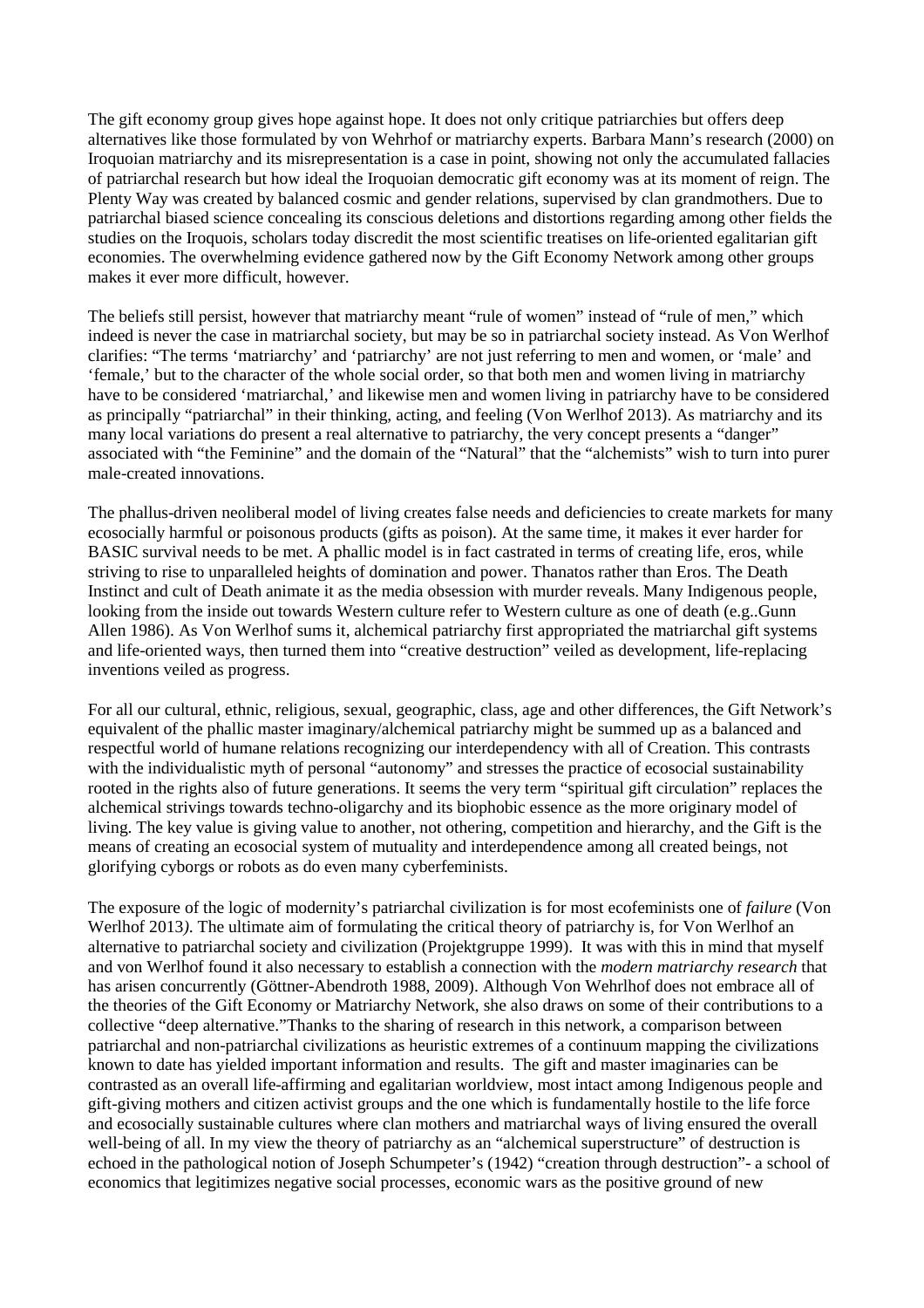opportunities.. The combination of the Phallus-as-Development and the subliminal remnants of domination from the darwinistic naturalization of predatory living," the survival of the fittest" elucidate to me the drastic acceleration of planetary destruction as we now witness it.

The gift imaginary can be once again made visible, as it still exists (albeit often as the second liminal culture or hidden private economy supporting the public one) but we also need ECOMYTHOLOGIES as the means through which children and the youth might be supported and re-socialized/conditioned to imagine ecosocially sane alternatives (Kailo 2008). By these I refer to stories, not master narratives of conquest and violence, which focus on the ecosocially sustainable mode of living of prehistory and even later eras, and their traces which are found in fairy and folktales, as well as the rewritten cultural histories of people like the Kabyle (Makilam l999) or the many Gift economies still existing in India, Asia and even the North and South American continents.

Language is not just a vehicle for the effort to communicate but partakes itself of the ways in which we perceive each other and nature. The deep ecofeminist alternative we need is linguistic, discursive, political, and psychological and we can chart the path towards the gift-based affinities across gender, species and culture only by combining multilevel, multidimensional strategies of transformation. The gift-oriented cultural idiom is at best based on new/prehistoric symbols of the tree of life, rituals aimed at ensuring the renewal of life and the cycle of the seasons, and the whole treasurehouse of rituals that ensured the good circle of the gift. As Mary B. Kelly (2012; cf. Heiskanen & Kailo 2013) among others has demonstrated, this involved women's handicrafts, embroideries and ornaments which aimed at promoting/protecting the cycles of life, rebirth and transmitting ecological knowledge. They partook of the protective and mutuality-based ethos of matriarchal eras through an imaginary that is not the mirror image of patriarchal domination. On the contrary, as the recent increasing study of matriarchal "homeopathic embroideries" suggests (they served to revert the evil eye), women's handicrafts have transmitted significant age-old wisdom regarding the upkeep of fertility, life renewal and shamanistic ways of honouring the cosmic connections. This woman-specific wisdom and ecological identity emerged from another imaginary and a practice based on luck-ensuring magic. I end with two views, one pessimistic, one more optimistic, regarding the potential in deep ecological Gift imaginaries, the gift economy:

> The ultimate result of unchecked, terminal patriarchy will be ecological catastrophy or nuclear holocaust, Petra Kelly

> By restoring gift giving to the many areas of life in which it has been unrecognised or concealed, we can begin to bring the gift paradigm to consciousness. Gift giving underlies the synonymity of "meaning in language" and the "meaning of life." (Vaughan 2002: 2)

## BIBLIOGRAPHY

Althusser, Louis ( l971). *Lenin and Philosophy and other essays*. Trans. by Ben Brewster. New York, Monthly Review.

Bachelard, Gaston and Maria Jolas (Translator). *The Poetics of Space.* Orion Press.

Chomsky, Noam. 1999. Profit Over People. Neoliberalism and Global Order. New York: Seven Stories Press.

Ducat, Stephen J. The Wimp Factor. Gender Gaps, Holy Wars, and the Politics of Anxious Masculinity. Boston: Beacon Press, 2004.

Gimbutas, M. 1991. *The civilization of the goddess*. San Francisco: Harper.

Göttner-Abendroth, H. (ed). (2008) Societies of Peace, Past and Present. Toronto: Inanna Press & Education.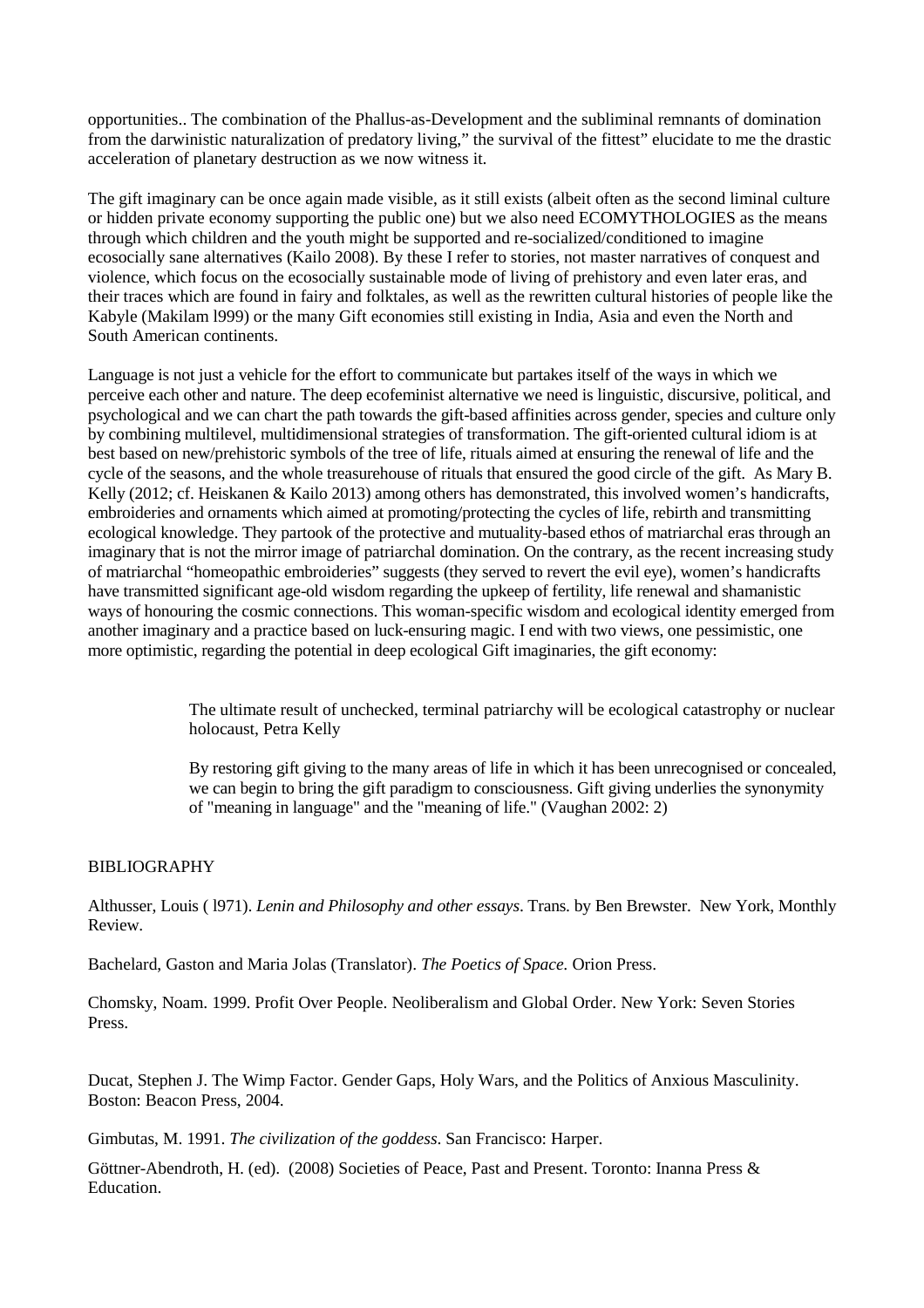Kailo, Kaarina & Irma Heiskanen. 2013. Näyttelyesite, "Esiäitien elämänvoiman juurilla—perinnetietoa Pohjolan myyttiemojen ja haltioiden maa-ilmasta" julk. Myyttikehrä, Kaarina Kailo ja Irma Heiskanen. 20l3, Oulu, pohjolan painotuote. 34 s.(Exhibition booklet, At the Roots of the Foremothers' Life Force— Traditional Knowledge regarding the Worldview of mythic totemistic female guardians and haltias").

Kailo, Kaarina. 2009. "Sustainable Cultures of Life and Gift Circulation: A New Model for the Green/Postcolonial Restructuring of Europe?" *Sustainable Societies.* Ed. Jarno Pasanen and Marko Ulvila. Ympäristö ja kehitys ry (Environment and Development Association). Finnish Ministry of Exterior, 2009.1- 16.

Kailo, Kaarina (2008). Wo/men and Bears. The Gifts of Nature, Culture, Gender Revisited. Inanna Press & Education, Toronto.

Kailo, Kaarina. "Cyber /Ecofeminism." *Encyclopedia of Gender and Information Technology: Exploring the Contributions,Challenges, Issues, and Experiences of Women in Information Technology.Idea Group Reference*. Ed. EileenM. Trauth. Hershey: Pennsylvania State University, 2007. 172-177.

Kailo, Kaarina. "Globalisation Revisited. Ecospiritual Movements Reviving the Gift Imaginary." *In Search of a Humanised Globalisation. The Contribution of Spiritualitybased Movements.* Asia-Europe Foundation, Nanzan University, Japan, April 27-29, 2004b. 13-20.

Kelly, Mary B. Goddess Women Cloth A Worldwide Tradition of Making and Using Ritual Textiles. Mary B. Kelly and Karen Macier. 2012.

Kuokkanen, Rauna. 2007. Reshaping the University: Responsibility, Indigenous Epistemes, and the Logic of the Gift. Vancouver: University of British Columbia Press.

Kelley, Caffyn (Eds) (1992). *Give Back*. *First Nations Perspectives on Cultural Practice*. North Vancouver: Gallerie Publications.

Kremer, J. (2008) "Bearing Obligations." Wo/men and Bears. The Gifts of Nature, Culture, Gender Revisited, K. Kailo (ed.), Toronto: Inanna Press & Education.

Makilam 1999. Symbols and Magic in the Arts of Kabyle Women. Tr. Elizabeth Corp from the French, Signes et rituels magiques des femmes kabyles. Edisud, Aix-en-Provence. www.makilam.com

Mann, Barbara.2000. Iroquoian Women, the Gantowisas. New York, Lang.

Mies, Maria and V. Shiva. 1993. *Ecofeminism*. London: Zedbooks.

Muthien, Bernadette. 2011. "Rematriating Western Ways of Thinking and Practice." Women's Worlds, Congress in Ottawa, July l-7, 20ll. Paper presented at the session "Re-matriation".

Projektgruppe "Zivilisationspolitk," 1999. 233-272. Frankfurt am Main: Peter Lang.

Schumpeter, Joseph A.. *Capitalism, Socialism and Democracy* (New York: Harper, 1975) [orig. pub. 1942]

Vaughan, Genevieve (1997). *For-Giving. A Feminist Criticism of Exchange. Foreword by Robin Morgan.* Texas: Plainview Press. On request from author.

Vaughan, Genevieve. (2002). *36 Steps Toward a Gift Economy*. Austin: Texas.

Vaughan, Genevieve, ed. 2007. Women and the Gift Economy. Another Radically Different Worldview is Possible. Toronto: Inanna Publications and Education.